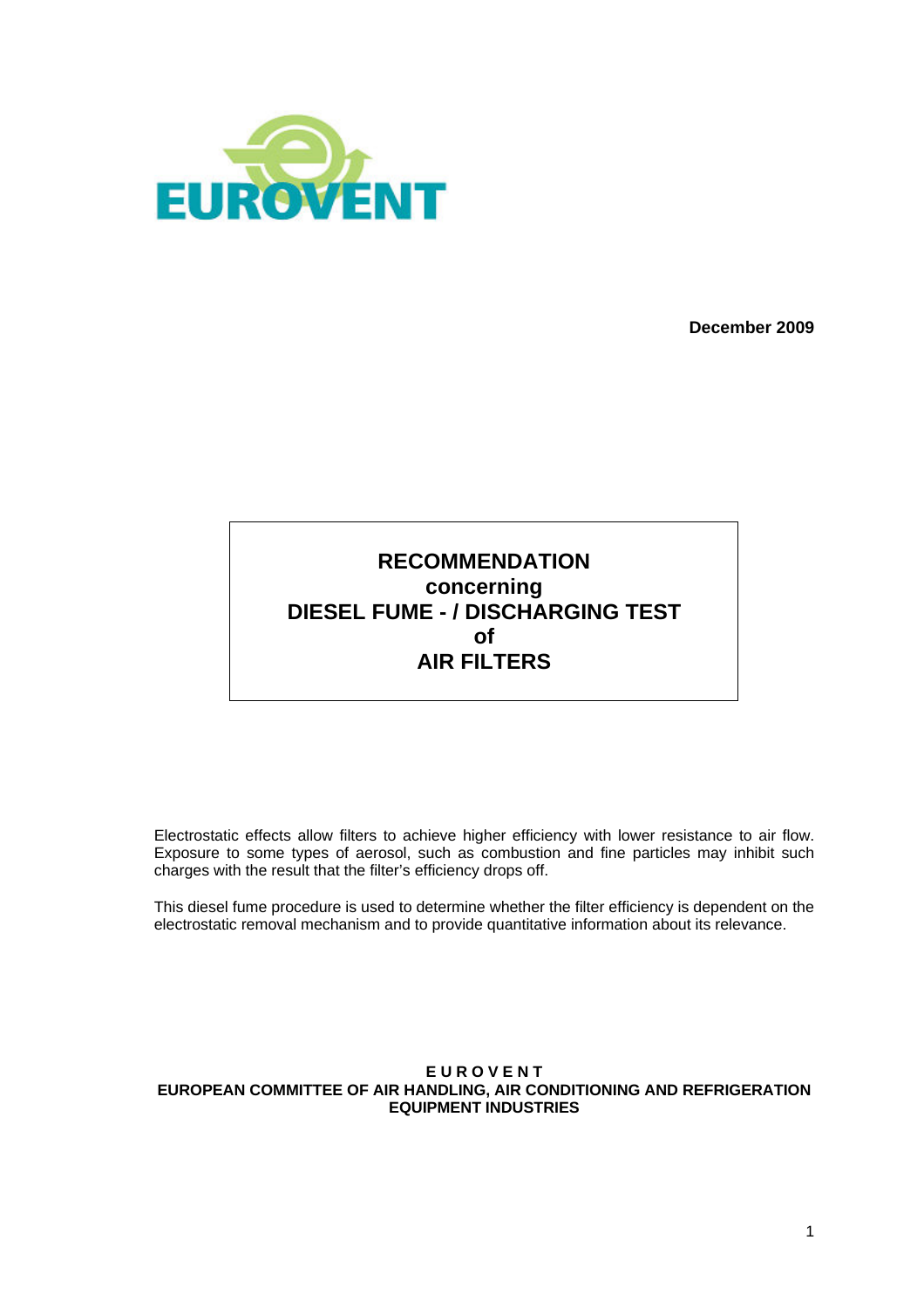# **Diesel fume test - Discharging test procedure**

### **General**

Electrostatic effects allow filters to achieve higher efficiency with lower resistance to air flow. Exposure to some types of aerosol, such as combustion and fine particles may inhibit such charges with the result that the filter's efficiency drops off. It is important for filter users to be aware of the possibility of performance degradation arising from inhibition of media electrostatic charge during operational life.

The following procedure is intended to be used solely to determine whether the filter efficiency is dependent on the electrostatic removal mechanism and to provide quantitative information about its relevance. This is accomplished by measuring the efficiency of the filter as it is and by repeating such measurement after removing the effect of the electrostatic mechanism, so that only the mechanical efficiency is left. To verify that most part of the charge have been inhibited, efficiency test at 50% and 100% of nominal airflow shall be conducted during the end of the procedure. A difference in the efficiency of small particles indicates that the electrostatic effect is still effective.

#### **1.1 Test method for discharging of filter**

The test is based on the inhibition of the electrostatic efficiency mechanism. The filter treatment is based on a mixture of air and fumes (passing through the filter to be tested) containing combustion particles produced by a modern diesel engine commercially available on the market for power generation. It is important to run the test in such a manner that the exhaust fumes and the smell from the filter do not cause problems to people or the indoor and outdoor environment.

#### **1.1.1 Equipment**

#### **1.1.1.1 Test rig**

The test may be performed in the standard main body duct system as long as the air is not recirculated through the laboratory (see Figure 1).

#### **Key**

- 1 Diesel engine
- 2 Exhaust pipe
- 3 Fan
- 4 Filter housing
- 5 Exhaust air
- 6 Ambient air



#### **Figure 1 — Auxiliary test rig for preconditioning of filters**

An auxiliary system is recommended to be used. In the latter case, the filter is preconditioned in the auxiliary system and taken out for measurement of efficiency and pressure drop in the standard test duct. The principle of an auxiliary test set-up is shown in Figure 1.

The system contains a fan, a diesel engine and filter housings including valves. By introducing diesel exhaust fume in the airflow upstream the filter, the fine exhaust particles will inhibit the electrostatic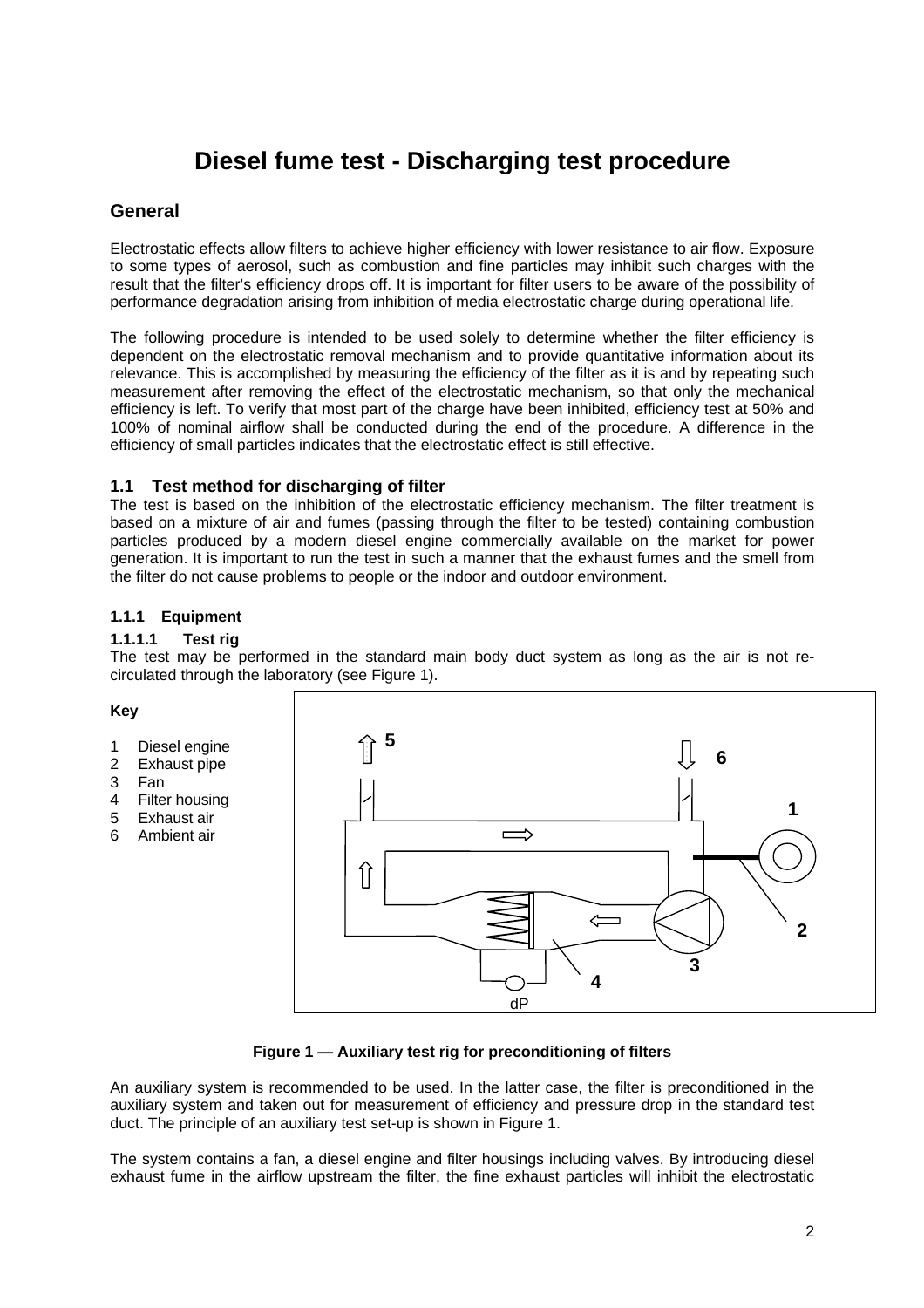charges on the fibres of the filtering medium. It is recommended to use a re-circulating system with at least 10% air exchange with the ambient atmosphere to cool down the air in the duct. If test air is not cooled, the temperature may rise to a point (higher than 65°C) where the test object might be damaged.

The air mixture containing the particles produces by the diesel engine shall be fed to the filter at the rated (nominal)  $\pm$  50% airflow of the test object in order to simulate real airflow conditions. The airflow may be set by using the pressure drop reading over the filter, or by implementing an airflow measurement device (flange or similar) in the test duct.

#### **1.1.1.2 Diesel engine**

The diesel engine must be of a modern type, producing enough fine particles to shorten the preconditioning time as much as possible. The engine should be operated in such a way that a maximum concentration of fine particulates be produced. This will contribute to a fast discharge of the test object, but not increase significantly the airflow resistance of the filter during the test. No or very low amount of visible smoke should exit the exhaust pipe of the engine.

The diesel engine must be connected to an external source. The easiest way is to use a diesel powered electric generator. The load can be, for instance, the fan in the auxiliary rig. It may be noticed that there is a high power demand when the fan is started and the diesel will easily create soot for a short time. It is preferable to have the diesel fume injection tube designed so that it can be removed from the preconditioning rig when the fan is turned on. This also facilitates checking of the visual cleanliness of the diesel fume (soot or not soot).

The particle distribution of the diesel aerosol will change due to aging and shall be introduced into the filter as close as possible upstream the filter. Typical distributions of "fresh" and "aged" diesel fumes are shown in Figure 2. The fresh diesel fume is measured immediately after the engine, while the aged aerosol is measured about 20 seconds later.



#### **Figure 2 — Example of particle distribution from fresh and aged diesel fume (Lehtimäki 2006).**

The diesel engine must be serviced as described in the service manual in order to prevent the diesel from generating soot particles. The fuel used should be of "green-type", like the one normally used in modern diesel automotive vehicles.

Once a year, the diesel fume equipment shall be qualified by comparing its discharging ability with the isopropanol inhibiting process on known highly charged filter media or samples. (Efficiency and pressure drop of filter media are measured after the media has been immersed in isopropanol and dried for 24 hours according to EN 779:2002).

#### **1.1.2 Initial efficiency and pressure drop**

The filter to be tested shall be visually inspected to ensure that no cuts or other damage had occurred. The test is started by measuring the initial fractional efficiency and pressure drop according to the main body of this standard. The filter shall be recorded as it is supplied by who request the test.